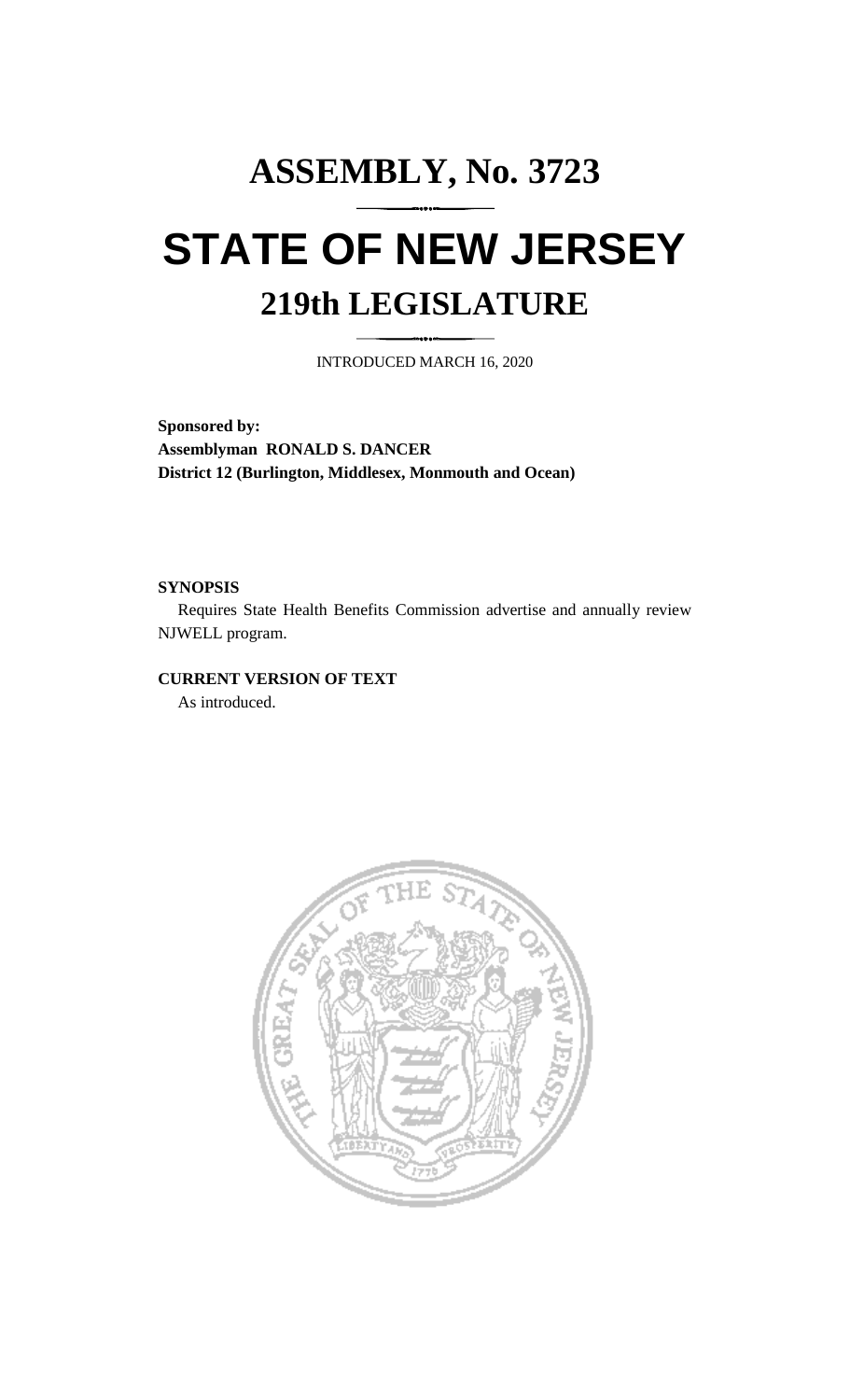**AN ACT** concerning the NJWELL program for public employees and supplementing P.L.1961, c.49 (C.52:14-17.25 et seq.). **BE IT ENACTED** *by the Senate and General Assembly of the State of New Jersey:* 1. a. The Legislature finds and declares that: The State of New Jersey cares about employee wellness because an employee's health and wellbeing impact morale, safety, productivity, absenteeism, recruitment, and retention, as well as health care costs. The NJWELL program promotes and provides the skills that people need to have healthy behaviors. The program rewards actively employed members of the State Health Benefits Program and their covered spouses for completing various health assessments and wellness activities. To encourage the participation, the NJWELL program should be more widely advertised to reach all public employees, and streamlined so that it is more user-friendly. A well-advertised and easy to use website will encourage more public employees to take advantage of the program and to participate on an annual basis. b. The State Health Benefits Commission shall develop and implement a program for extensive advertising of NJWELL through electronic mail, flyers, health fairs, promotional videos and speakers, and through any means as shall be deemed appropriate and suitable to increase the utilization by members of the State Health Benefits Program. The State Health Benefits Commission shall conduct an annual review of the NJWELL program and prepare a written report of the review. The report shall include, but need not be limited to, the number of persons utilizing the program, ease of use and access to the website, and ease of reporting completion of the program's required tasks. The report shall be submitted to the Governor and the Legislature pursuant to section 2 of P.L.1991, c.164 (C.52:14- 19.1). The State Health Benefits Commission shall adopt, pursuant to the "Administrative Procedure Act," P.L.1968, c.410 (C.52:14B-1 et seq.), such rules and regulations as may be necessary to implement the provisions of this section including, but not limited to, the prescribing of administrative and notification procedures in order to fulfill the requirements of this section. 2. This act shall take effect 90 days next following the date of

enactment.